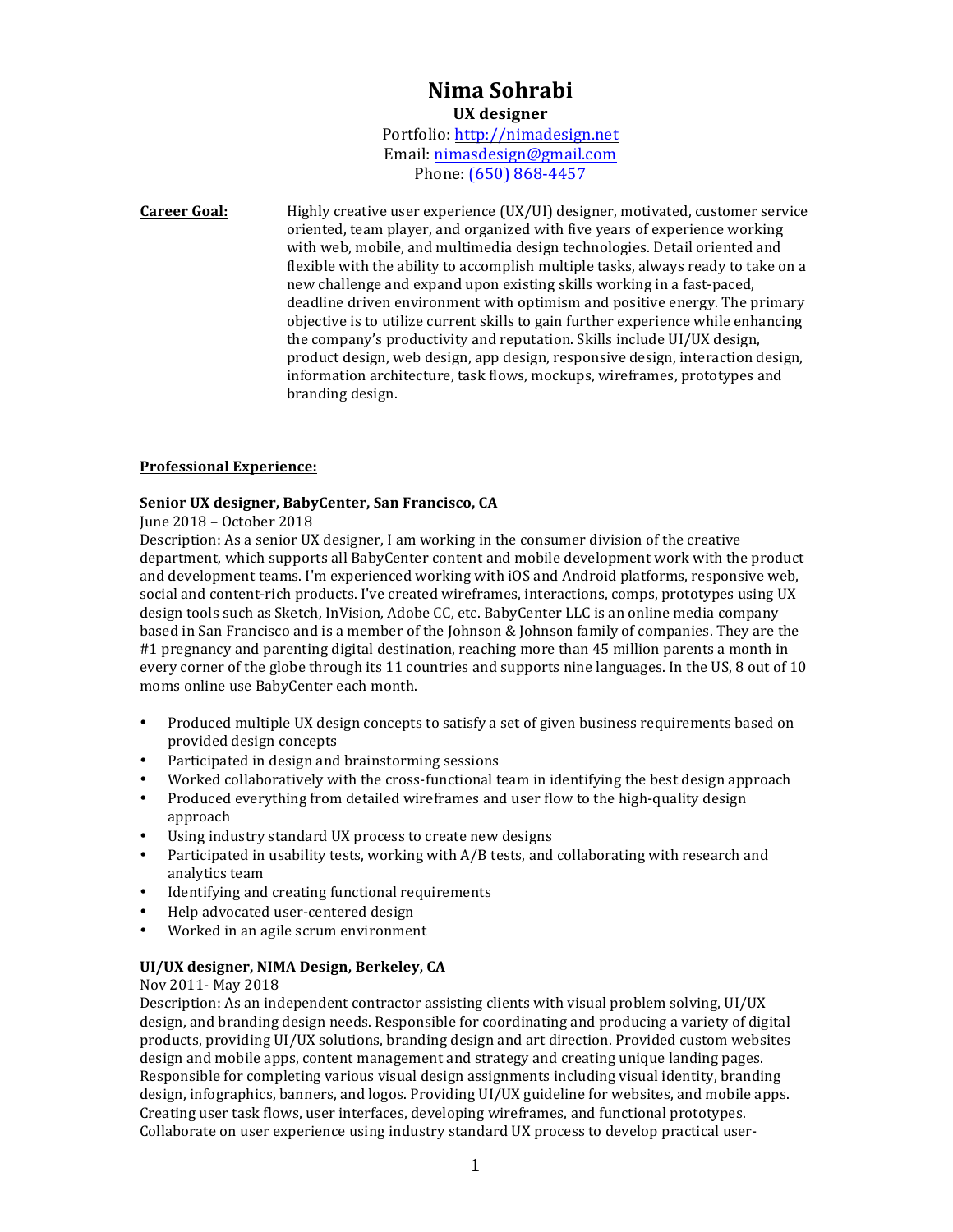centered designs.

- Designed and developed web pages, using HTML, CSS, JS
- Responsible for completing various visual design assignments including visual identity, infographics, logos, posters, and brochures
- Providing UI guideline for websites, apps and user interface
- Develop wireframes, functional prototypes and collaborate on user experience
- Using industry standard UX Process to create new designs
- Developed WordPress and IBM portal as CMS
- Designed interactive contents and slideshow, using JavaScript & Adobe Creative Suite
- Participating in market studies, product exploration and design, as well as graphic, web, mobile application, visual identity and info-graphic design
- Build custom landing pages
- Hands-on design experience including experience in UI/UX
- Provided print design, business card, flyer, menu, brochure
- Ability to come up with creative ideas about a given topic or situation to solve problems in a fast-paced environment
- Product interaction flow and visual design
- Cooperating with research, engineering, and marketing teams

### **UI/UX designer, Intercultural Institute of California - San Francisco, CA**

## May 2017- June 2017

Description: The Intercultural Institute of California wanted a responsive new design for their marketing site. The responsive WordPress site is accessible across devices. Designed and developed web pages and build unique custom landing pages using HTML, CSS, and WordPress for content migration. Created web graphics, logo, managed image assets, image resizing and cropping using Adobe Creative Suite.

- Provided design strategy and art direction
- Old Website migration to a new website and transferring data
- Designed and developed web pages, using HTML, CSS, and WordPress
- Created graphics, logo design, and photography, using Adobe Creative Suite
- WordPress website design & development & content migration
- Building custom landing pages using HTML, CSS
- Provided UI/UX design solutions
- Image resizing and cropping

#### **UI/UX** designer, Avnet INC, San Jose, CA

#### Oct 2016- May 2017

Avnet's rebrand took place over a period of 1 year, collaborating with marketing, development and design teams. I had a hybrid role as both a UI/UX designer. Designed page layouts and brand guidelines for the rebranding of Avnet's company website. Once the design was established web designers, including myself, populated the website layouts created by the UX designers with content using HTML and CSS inside of IBM WebSphere. Commerce for Avnet products was a complicated system updated to manage products along with their descriptions and images.

- The new re-branding and web design helped increase online conversion rate & revenue from 1% to 3% or generated +\$200 Million in revenue
- Experience working side-by-side with developers, UX designers, and web designers to implement Avnet's website and application
- Daily standups with the team and UX directors on deviations based on input during the development process
- Experience with research and user testing of designs and prototypes
- Created graphics, images, banner ads, assets for Avnet's website
- Develop wireframes, functional prototypes and collaborate on user experience
- Using industry standard UX process to create new designs
- Design and develop web pages, using HTML, CSS, JavaScript for IBM portals
- Design and publish technical articles for Avnet website. +600 pages
- Old website migration to a new website and transferring big data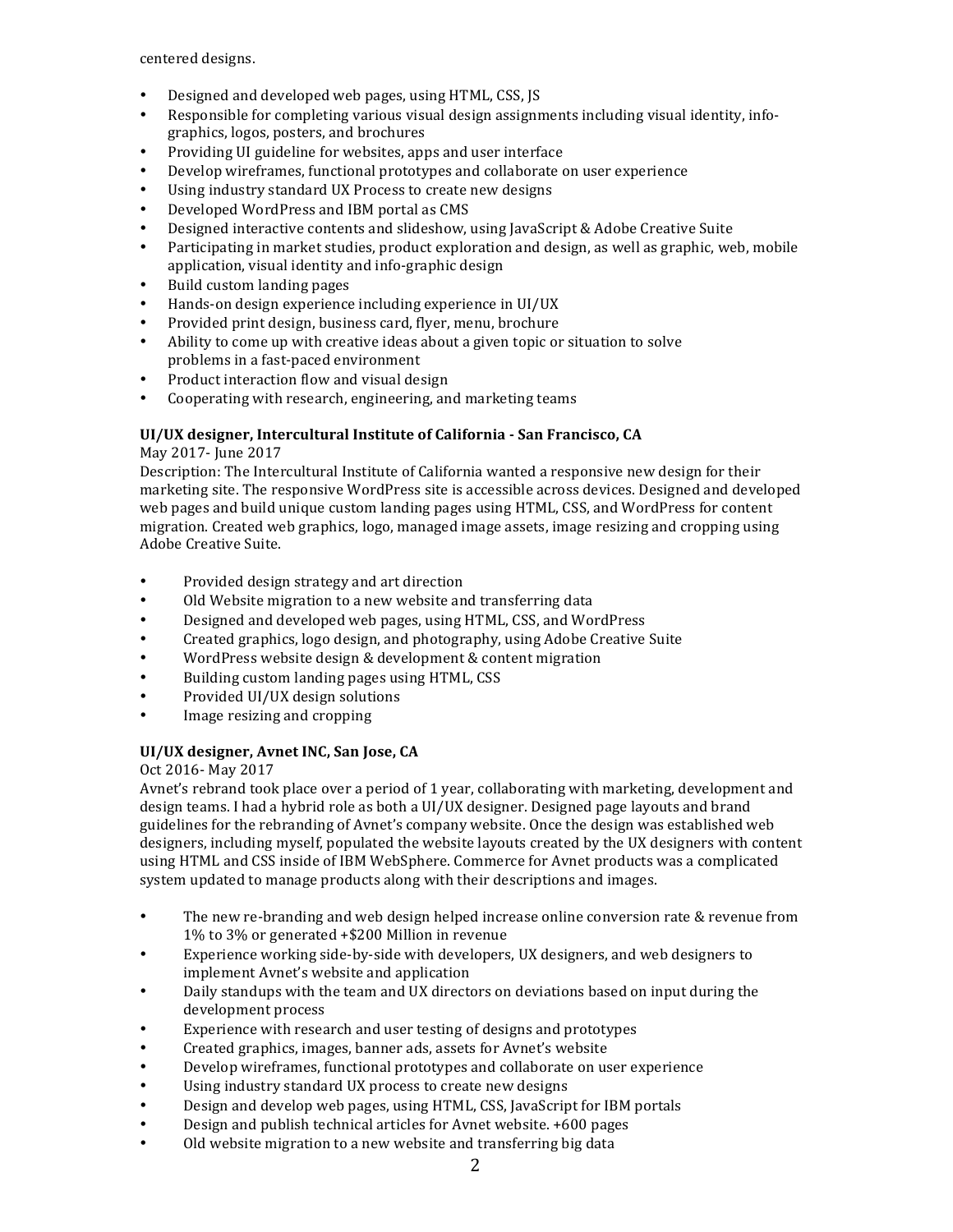- Provided UX design solution including sketches, low and high fidelity mockups and wireframes
- Provided web architecture, created landing pages, dashboards and navigation system

## Web & graphic designer, Zoolack, San Francisco, CA

#### Feb 2016 - Apr 2016

Description: Zoolack is an e-commerce cosmetic company for hair products and makeup in the San Francisco Bay Area. Responsible for created graphics, banners, and Images for the website using adobe creative suite. Provided marketing strategy, art direction and technical support to the client.

### Web graphic designer Analog Books, Berkeley, CA

 $Jan 2015 - Apr 2015$ Description: Created and managed HTML/CSS/WordPress and graphics design

## Web designer/ Consultation/ graphic designer at Dyar Mediterranean Cuisine, Berkeley, CA Sep 2014 - Nov 2014

Description: Created and managed HTML/CSS/WordPress and graphics design, menu design

### **Graphic designer at La Burrita, Berkeley, CA**

July 2014 – Sep 2014 Description: Created graphics design, menu design, Print design

### Web & graphic designer at Urbann Turbann, Berkeley, CA

May 2014 - July 2014 Description: Created a business website using HTML/CSS, graphics design, and menu design

### Web designer/ Consultation / Graphic designer at Sky Tutoring, Berkeley, CA

Apr  $2014 -$  May  $2014$ Description: Created and managed HTML/CSS/WordPress and graphics and web design

#### Web Graphic designer at Lazer Image Printing, Berkeley, CA

Feb 2014 - March 2014 Description: Created and managed HTML/CSS and graphic and web design

## **Web & graphic design at The University of California Berkeley, Berkeley, CA**

Aug 2013 – Feb 2014 Description: Designed and developed web pages, using HTML, CSS, I used WordPress as CMS for this project and created logins for all lab members to edit the website. Created graphics, images, profile pictures, photography, and interactive contents, using JavaScript and Photoshop.

#### **Web & graphic designer at Green Copy, Oakland, CA**

Apr 2013 - July 2013 Description: Client seeking e-commerce website and CMS package could improve his web presence online for his customers in San Francisco & Oakland. Assisted with suitable package to build a new website and set up an online E-commerce store for his company.

## **Visual design intern at San Francisco State University, San Francisco, CA**

 $2010 - 2011$ Worked as an AutoCAD engineer intern, Lab Monitor and teacher's assistant, working on various AutoCAD projects, as well as helping students troubleshoot their assignments.

#### **Design Skills:**

**UI/UX Design:** Hands-on design experience including experience in web, user interface, user experience and determining visual needs and presenting new ideas. Build prototypes & wireframes for user experience. Working Knowledge of Adobe Software's, Sketch and Invision.

**Web Design:** User interface design for responsive web and mobile experiences, E-commerce experience, social media design, SEO, graphic design, content creation, HTML, CSS, theme design and interactive design.